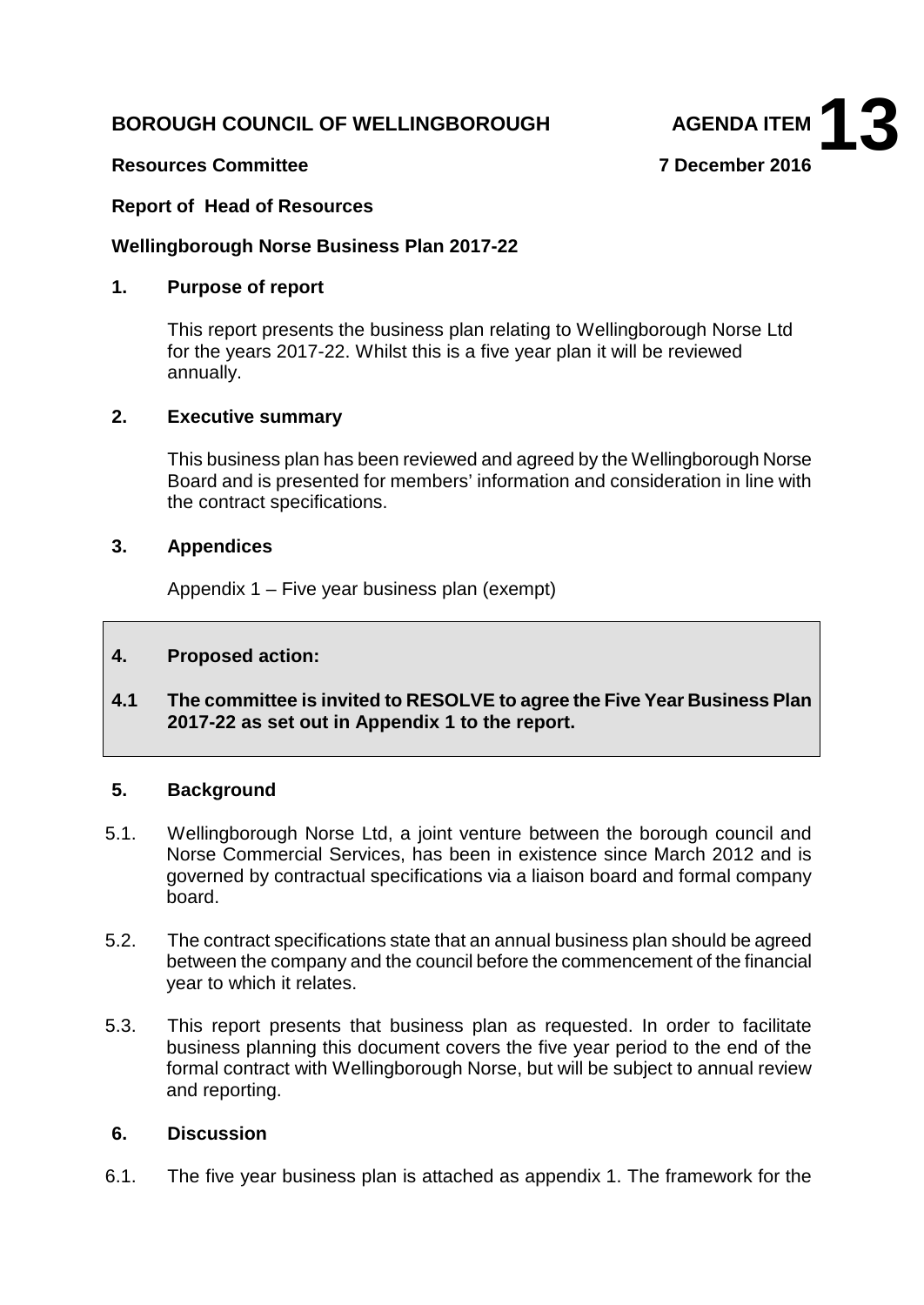business plan provides for it to:

- Include the mission statement and objectives of the company, explaining how the company plans to assist the council in delivery of the council's strategic objectives*.* Its mission statement is to "provide the best possible services for the same or lower cost whilst developing relationships and business growth".
- Set out all the outputs of the company, demonstrated by performance indicators for each of the services provided. This will include any explanation for how compliance with the service specifications is planned to be achieved and include methods for monitoring both the delivery of the services and the performance indicators.
- Describe any improvements or enhancements in, or development of, the provision of any of the services.
- Include financial, business growth and resourcing action plans
- Include a major investment plan, if appropriate
- Include a risk register relating to the services within the business plan
- 6.2. The company has an objective to "understand and respond to the commercial market in which we operate to capture new business". It recognises that the current economic environment is a very difficult one to compete in and therefore has decided to concentrate on establishing a solid structure on which to base future competitive growth.
- 6.3. Over the past year the focus has been on building the weighbridge and waste transfer station at Trafalgar House, enabled by the council's capital budget, and aiming to provide a new income stream. This is the most significant new initiative, but the existing areas of the business (cleaning, trade waste and grounds maintenance etc) also continue to grow.
- 6.4. The coming years present a financial challenge for Wellingborough Norse as inflation and employment costs (such as the apprenticeship levy and increases in minimum wage) will rise. To date all inflation costs have been absorbed by the company but this is an increasing challenge.
- 6.5. Despite the financial challenges, Wellingborough Norse is forecasting that it will continue to deliver the forecast profit to the council as it continues to focus on efficiencies and commercial opportunities.
- 6.6. The liaison board has met on a number of occasions, with the council represented by Councillors Carr (Chairman) and Emerson, as well as the Chief Executive, with the Head of Resources as appointed observer. The relationship between the partners is one of mutual respect and a desire to achieve efficiencies at no detriment to service quality.
- 6.7. The company has produced its business plan for 2017/22 to reflect the reporting